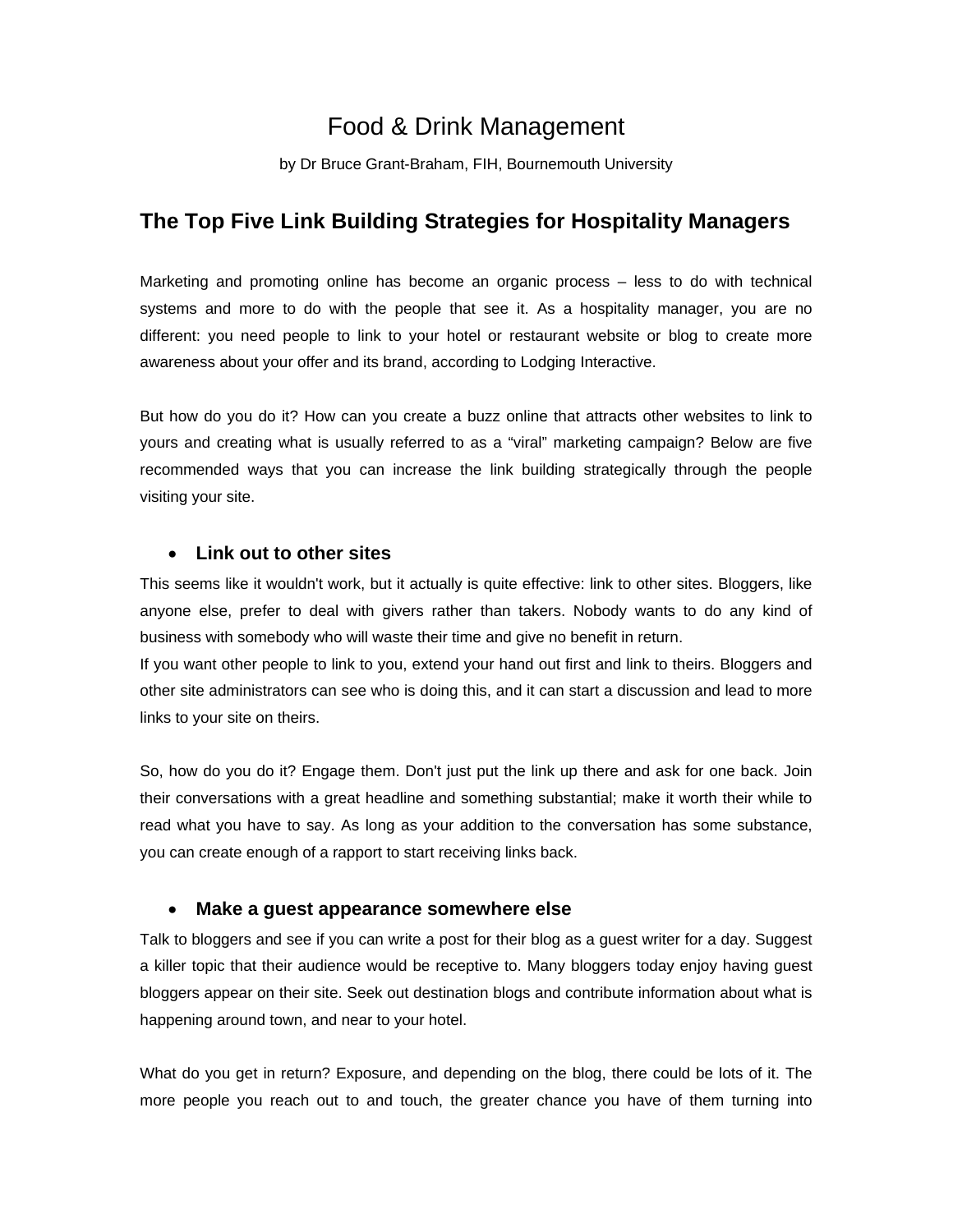guests. If you can do it in a relevant way, link to your hotel in the body of the post somewhere. If that's off-limits or can't be done effectively, it is a must that you put it in your byline at the end of the post that states who you are and what you do. Try to plan it around a promotion your hotel is having, and you can advertise that promotion in a quick but effective way in your byline.

#### • **Write for some article directories.**

If you are serious about promoting your hotel through link building, then submitting some articles to directories that will list them is not a bad way to go. Submit articles and link them together. If it's good enough content, it could be listed and linked to hundred of other web pages. Write original content that is not on your hotel's web site, and keep doing it until the results are what you are looking for. If you're lucky enough to have a concierge at your hotel, let the concierge become a "destination expert" for you and post their articles on related blog sites.

## • **Network through email**

Email networking is starting to take a back seat to other means of social media connectivity, but it is still certainly valuable. Don't beg; offer value. It's the same with any other way you reach out to others in the blogging community. You need to figure out what's in it for them. Think about what ways you can help them, and offer it to them.

Bloggers are a notoriously friendly community. They love to share link love with their friends. Be social and connect with others. Get their attention and create some interest. If you give first, they will most likely be willing to give later.

## • **Take advantage of social media sites**

It can be quick and extremely effective. Social media is one of the top ways to build links to your website. Quality traffic can come in droves from places like Digg or Delicious.

The first key to taking advantage is your headline. Submitting your post to a social media aggregator will ensure that people will see your headline, so you have to make it sell the value of the post. Do well enough in this area, and people will be drawn to your web site like a magnet.

The second key is to understand your audience. Those who frequent Digg and those who frequent Reddit are two different types of audiences. Gear your headline to these audiences after studying the hottest headlines on these sites. Tweak your content for the right audience, just like any other method of marketing.

If you have the opportunity, write a good description or summary of your post for sites like Digg. Sometimes they will use the opening paragraph or few sentences from your post, and if your first